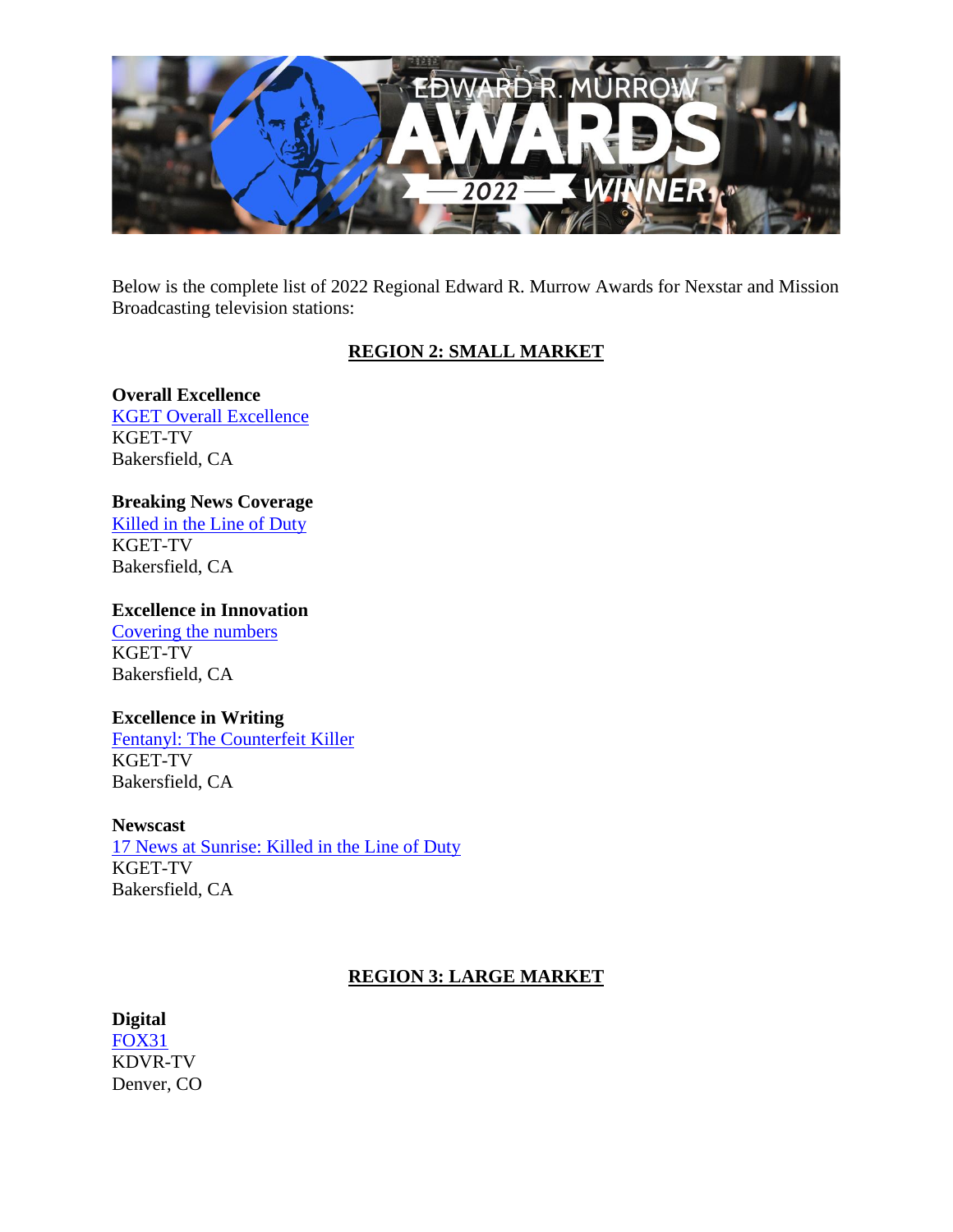

# **REGION 4: SMALL MARKET**

#### **Excellence in Innovation** [2021 Drought Tour](https://youtu.be/IWWH0oEEZDg,%20https:/www.keloland.com/weather/drought/%20,%20https:/www.keloland.com/keloland-com-original/they-just-dont-know-if-they-are-going-to-have-a-crop-for-the-coming-year-farmers-reluctant-to-sell-grain-to-ethanol-plant-during-drought/%20,%20https:/www.keloland.com/keloland-com-original/field-residue-impacts-the-drought-conditions-for-crop-farmers/,%20https:/www.keloland.com/ke) KELO-TV Sioux Falls, SD

**News Documentary** [KELOLAND Investigates Cold Cases](https://youtu.be/scBuI82FsBY) KELO-TV Sioux Falls, SD

# **REGION 5: LARGE MARKET**

**Excellence in Innovation** [Augmented Autumn](https://www.youtube.com/watch?v=obS8HQlI3qk) KTVI/KPLR-TV St. Louis, MO

# **REGION 5: SMALL MARKET**

**Digital**

[KSN News Digital](https://www.ksn.com/news/local/bob-dole-kansan-veteran-political-leader-dies-at-age-98/) KSNW-TV (in partnership with The Journal) Wichita, KS

**Newscast** [KSN News at Noon, Kansas Dust Storm Blows In](https://www.youtube.com/watch?v=KNdUUGONghQ&feature=youtu.be) KSNW-TV Wichita, KS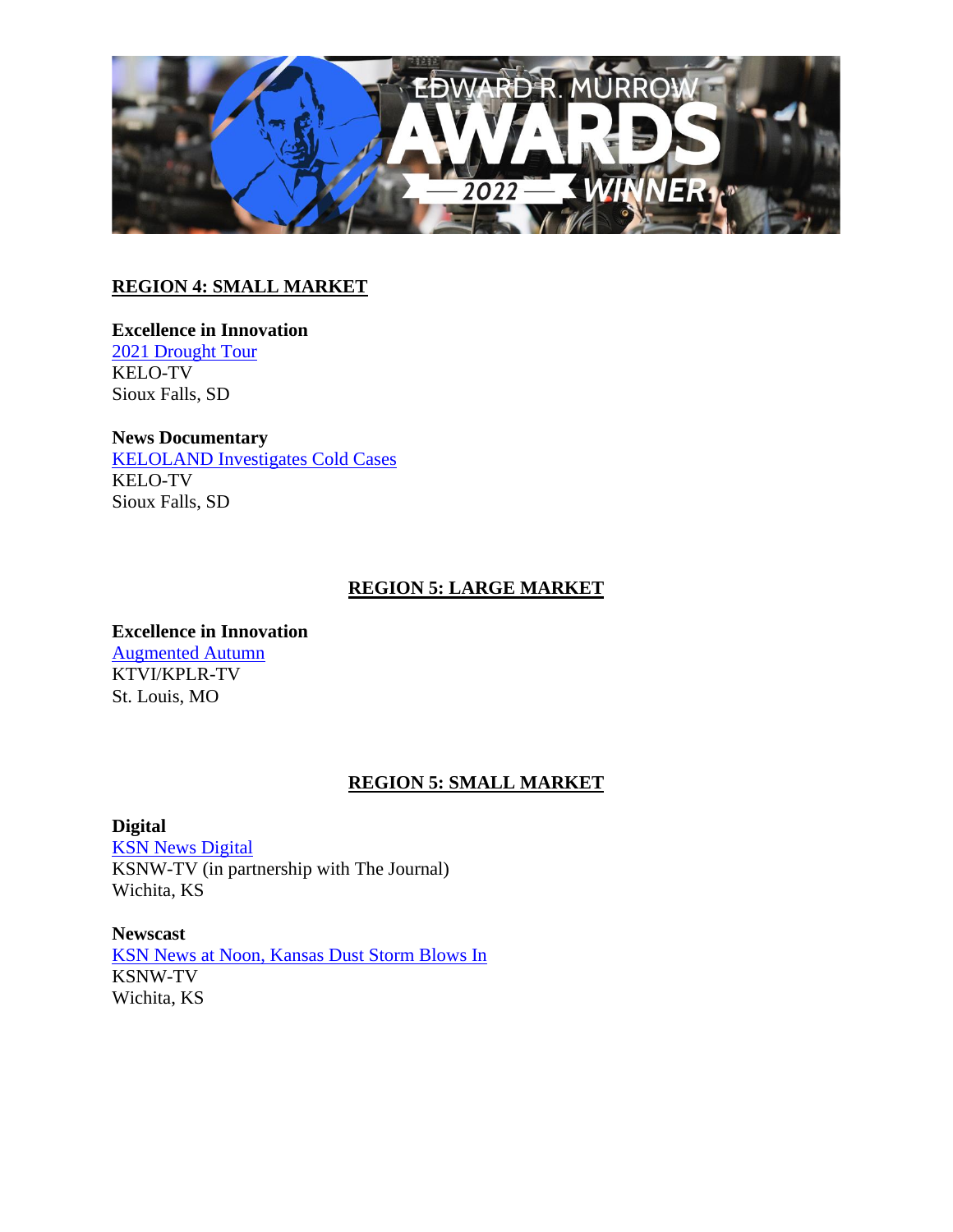

# **REGION 6: LARGE MARKET**

**Continuing Coverage** [Investigating Texas' State Mental Hospital Backlog](https://www.kxan.com/jail-mental-health/) KXAN-TV Austin, TX

**Digital**

[KXAN Investigates –](http://mentalcompetencyconsequences.com/) kxan.com KXAN-TV Austin, TX

#### **Excellence in Innovation**

[Mental Competency Consequences: The Hidden and Unreliable Data Texas Tracks … or](http://mentalcompetencyconsequences.com/)  [Doesn't](http://mentalcompetencyconsequences.com/) KXAN-TV Austin, TX

#### **Investigative Reporting**

[Mental Competency Consequences: The Hidden and Unreliable Data Texas Tracks … or](https://vimeo.com/668078983)  [Doesn't](https://vimeo.com/668078983) KXAN-TV Austin, TX

#### **Podcast**

Catalyst: Season 4 – [Police Transparency Update | 'Keep the Hope Alive'](https://www.kxan.com/catalyst-season-4/) KXAN-TV Austin, TX

# **REGION 7: LARGE MARKET**

#### **Overall Excellence**

[FOX59 News](https://youtu.be/TKpt65CLBMg) WXIN-TV Indianapolis, IN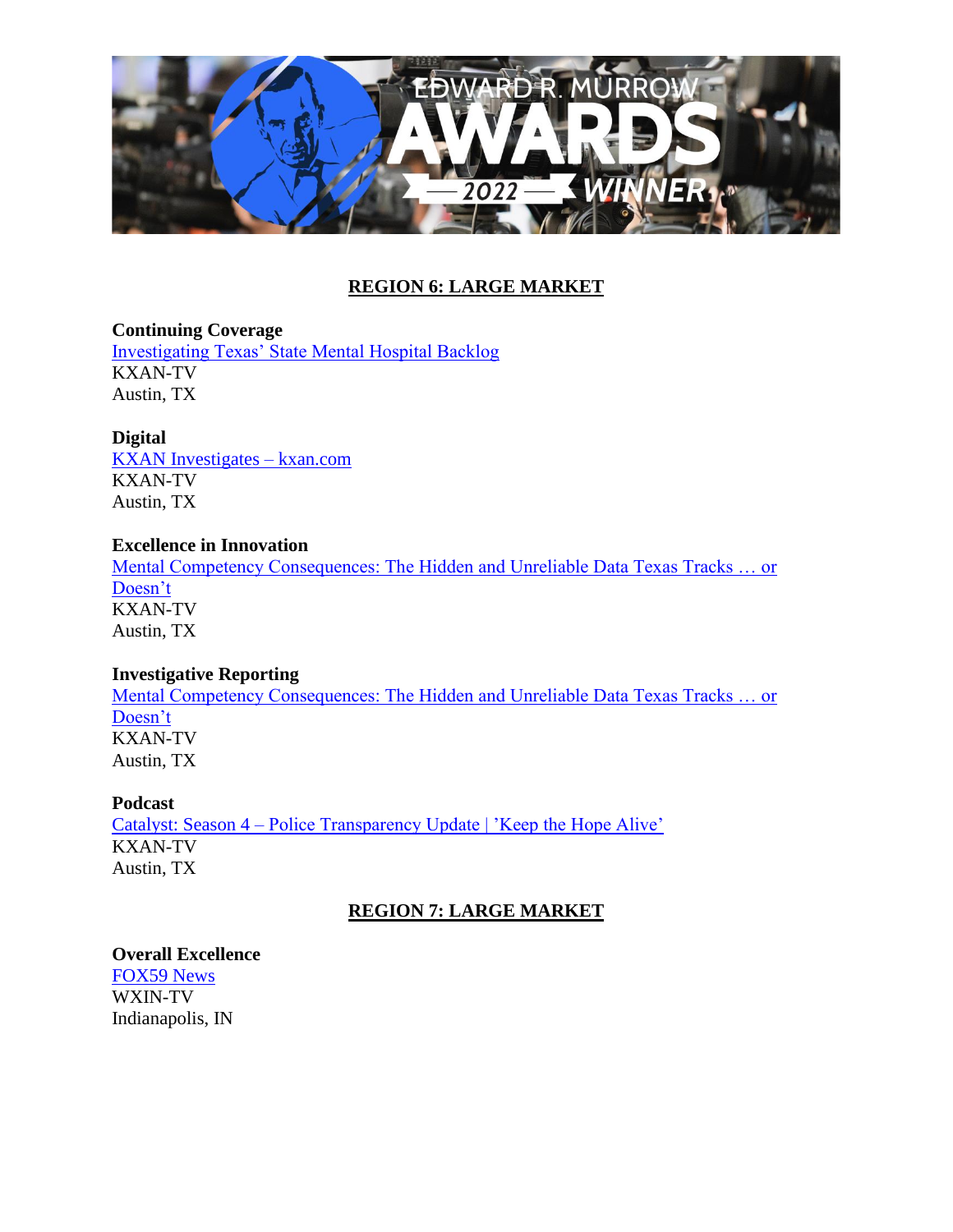

**Digital** [FOX59.com](https://fox59.com/) WXIN-TV Indianapolis, IN

### **REGION 7: SMALL MARKET**

**Feature Reporting** [A Reason to Fight](https://www.youtube.com/watch?v=GlME2DVRfBQ) WLNS-TV Lansing, MI

#### **REGION 8: LARGE MARKET**

**Excellence in Diversity, Equity, and Inclusion** [Charlotte Helps Haiti](https://youtu.be/-Mnim7oGv0o) WJZY-TV Charlotte, NC

**Investigative Reporting** [Final Disrespects](https://youtu.be/_QaXae1RZE8) WJZY-TV Charlotte, NC

#### **REGION 9: SMALL MARKET**

**Investigative Reporting** [KARK 4's Working 4 You: Denied](https://youtu.be/4LnK8GXpw2A)

KARK-TV Little Rock, AR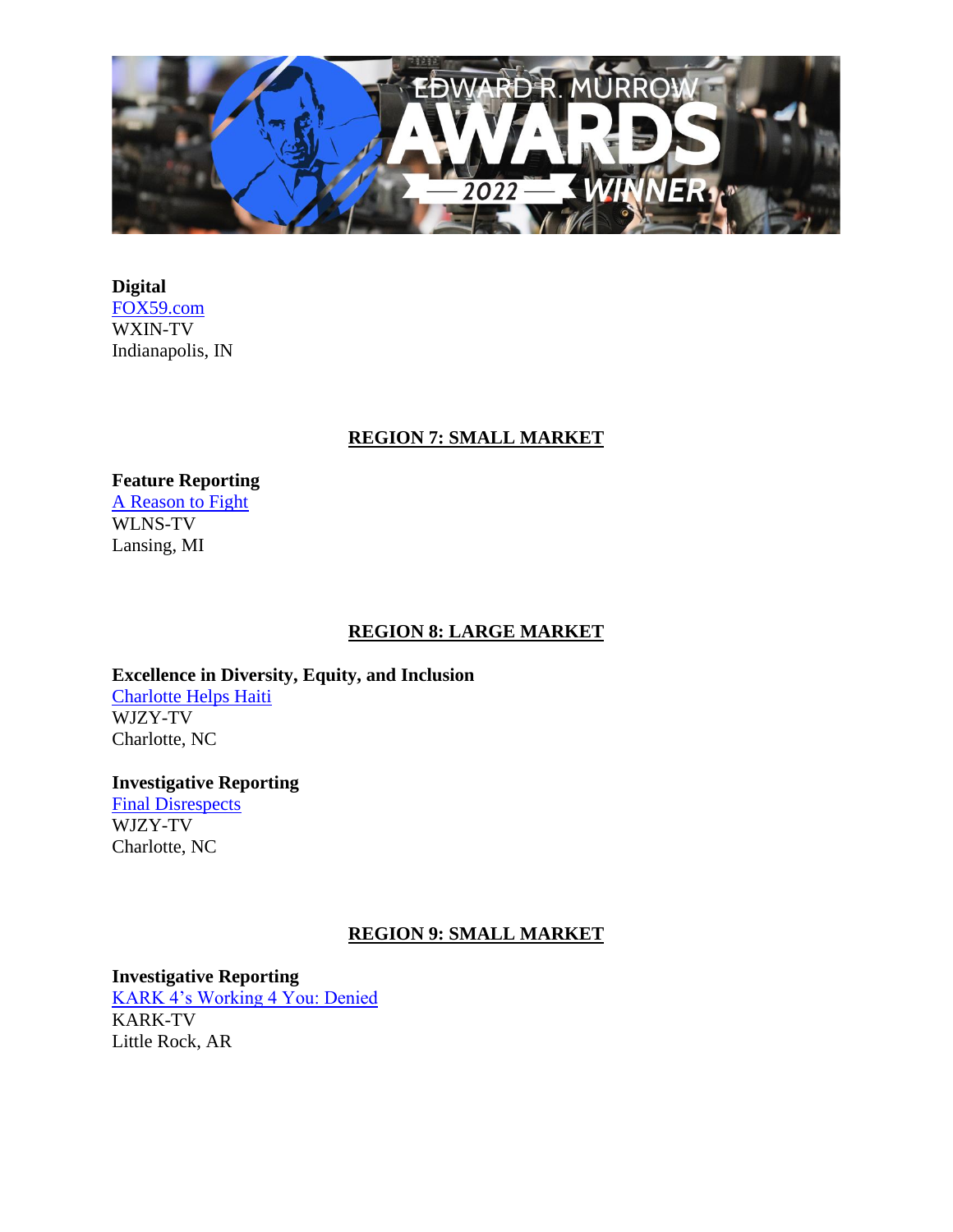

# **REGION 10: SMALL MARKET**

**News Series** [The Forgotten](https://www.wpri.com/target-12/hundreds-of-bodies-discovered-under-ri-highway-in-search-for-gravesite) WPRI-TV Providence, RI

### **REGION 11: SMALL MARKET**

#### **Breaking News Coverage**

[Central New York Flooding](https://youtu.be/oaG3l9Q2nfM) WSYR-TV Syracuse, NY

# **Continuing Coverage**

[Botched Bounty Hunter Raid](https://www.youtube.com/watch?v=_YqTx6qcu1E) WIVB-TV Buffalo, NY

#### **Digital**

[What's Good from Studio B](https://www.rochesterfirst.com/award-submissions/murrow-awards-submission-news-8-wroc-digital-exclusives/) WROC-TV Rochester, NY

### **Excellence in Diversity, Equity, and Inclusion**

[In Pursuit of Racial Justice](https://vimeo.com/656416052/eecc182195) WIVB-TV Buffalo, NY

# **Excellence in Innovation**

[The Buffalo Story: History Happens Here](https://vimeo.com/showcase/6189369) WIVB-TV Buffalo, NY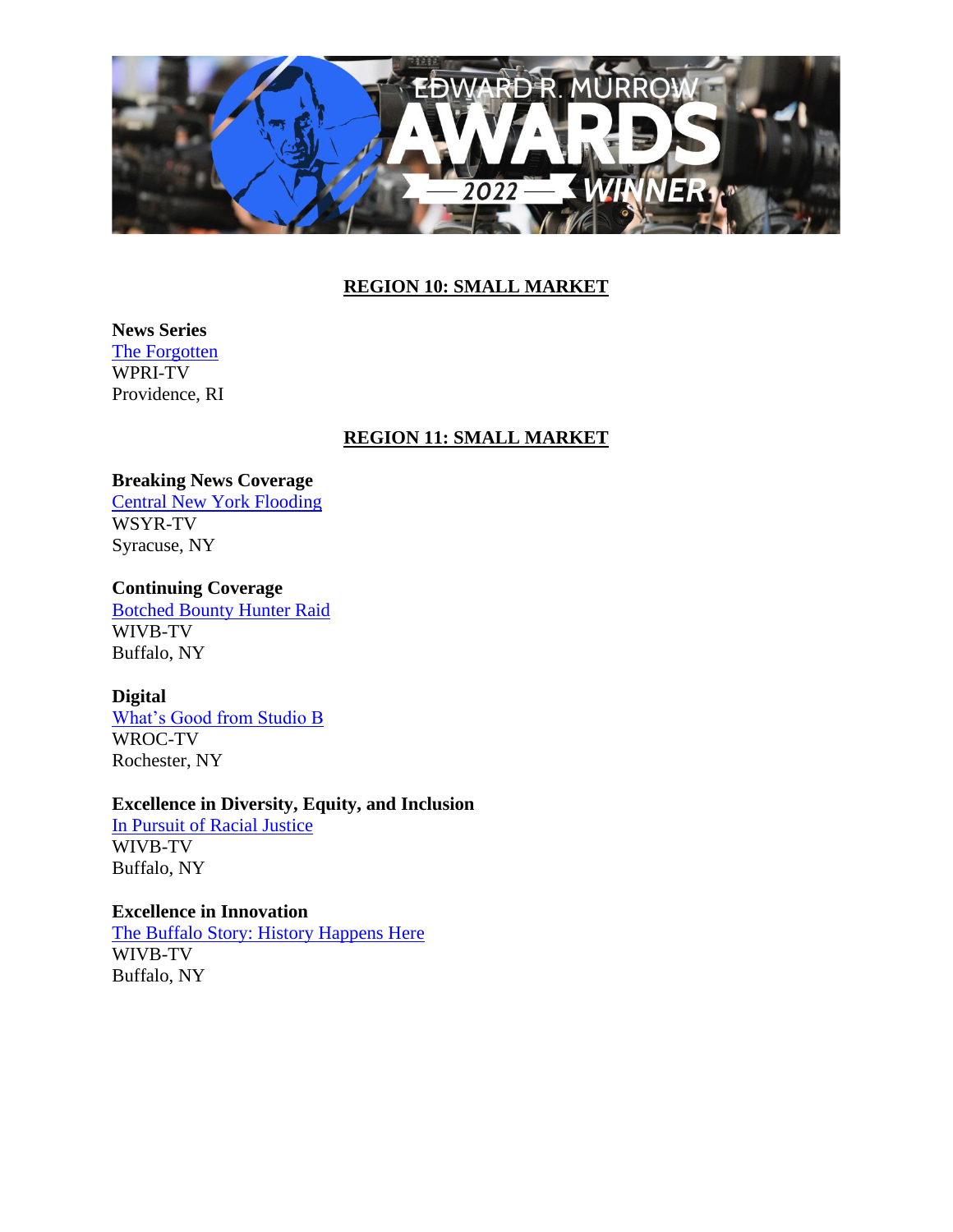

# **REGION 12: SMALL MARKET**

**Overall Excellence** [WRIC 8News](https://www.youtube.com/watch?v=4yZNQNw_H0Q&ab_channel=KatieWells)

WRIC-TV Richmond, VA

**Excellence in Diversity, Equity, and Inclusion** [Soul of RVA](https://www.youtube.com/watch?v=t-SHk_L0jD0&ab_channel=KatieWells) WRIC-TV Richmond, VA

**Excellence in Innovation** [RVA Illuminates](https://www.youtube.com/watch?v=1mNvNNaFTHs&ab_channel=KatieWells) WRIC-TV Richmond, VA

# **AWARDS WON BY MISSION BROADCASTING, INC. TELEVISION STATIONS**

#### **REGION 6: SMALL MARKET**

**Hard News**

[Forgiving My Son's Killer –](https://www.facebook.com/monicanews/videos/200538691909154) Fighting Drunk Driving KPEJ-TV (Mission Broadcasting, Inc.) Odessa, TX

# **REGION 9: SMALL MARKET**

**Excellence in Diversity, Equity, and Inclusion** ['All Hell Broke Loose': A Look at Black Wall Street](https://youtu.be/D1aS-gby7gI) KLRT-TV (Mission Broadcasting, Inc.) Little Rock, AR

**Hard News** [Victory Over Violence: Young Lives Facing Big Fears](https://youtu.be/4y3Xze5oFgE) KLRT-TV (Mission Broadcasting, Inc.) Little Rock, AR